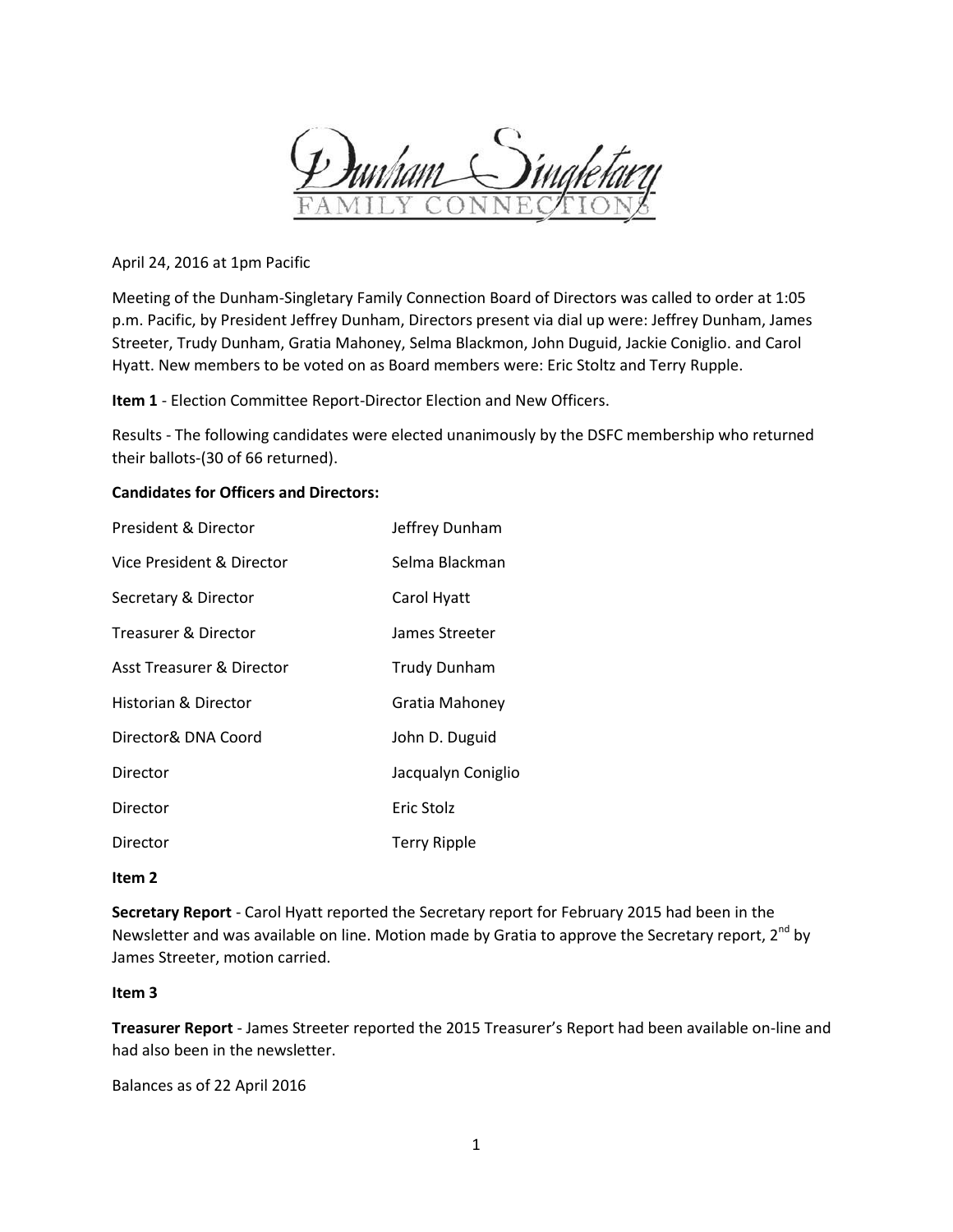| General    | \$7,565.31 |
|------------|------------|
| <b>DNA</b> | \$422.16   |
| Research   | \$125.00   |
| Total      | \$8,112.47 |

Plus \$97.78 on Pay Pal.

Motion to approve Treasurer report was made by John Duguid, 2<sup>nd</sup> by Trudy Dunham, motion carried.

A board member asked how many members had renewed their membership. James reported at this time we have 68 members who renewed, last year at this time we had 80. President Jeff Dunham is planning on making contact with those who have not paid their dues to see if they are still interested in membership. Other members of the board also asked for a mailing list. James will be emailing a list to the Directors on the Board.

# **Item 4 - 2016 Budget (James Streeter).**

Annual Corporation Reporting fee \$20.00

Federation of Genealogical Societies (2016) \$45.00

Research Fees and Supplies-Gratia Mahony \$1,800.00.

Total is \$ 1,856.00.

At this time Item 8 was presented to the board since it had to do with the budget.

James spoke on the DNA project that it is always a separate item. Wanted the board to consider adopting a Special Research Fund.

Trudy Dunham spoke that we needed some sort of Guidelines on the funding of these Special Projects. There was some discussion, all agreed that Gratia had done an excellent job on her research in England and her written report. Motion was made by James to approve the adoption of a Research Fund Policy it was 2<sup>nd</sup> by Selma, motion carried.

### **Item 5 - DNA Project Report (John D. Duguid).**

John reported 118 members had taken part in the project, 96 men and of those 42 were from Deacon John Dunham. He said that the Family DNA had been running a sale so the cost was reduced, however the sale was to end Sunday night (April 26, 2016).

He reported that there has been an increase in charges for shipping. It was also stated that more people are using Family Finders. Motion was made by James Streeter,  $2^{nd}$  by Gratia Mahoney to accept the DNA report, motion carried.

# **Item 6 - Website Status (Jeff Dunham).**

Jeff reported on the website status, said anybody can log into the site. He also stated that it needs to be kept up to date. He said there is also a family tree software on the site, but it is not being used by many people. Gratia reported that she had added the Dunham Family in America after she had return from